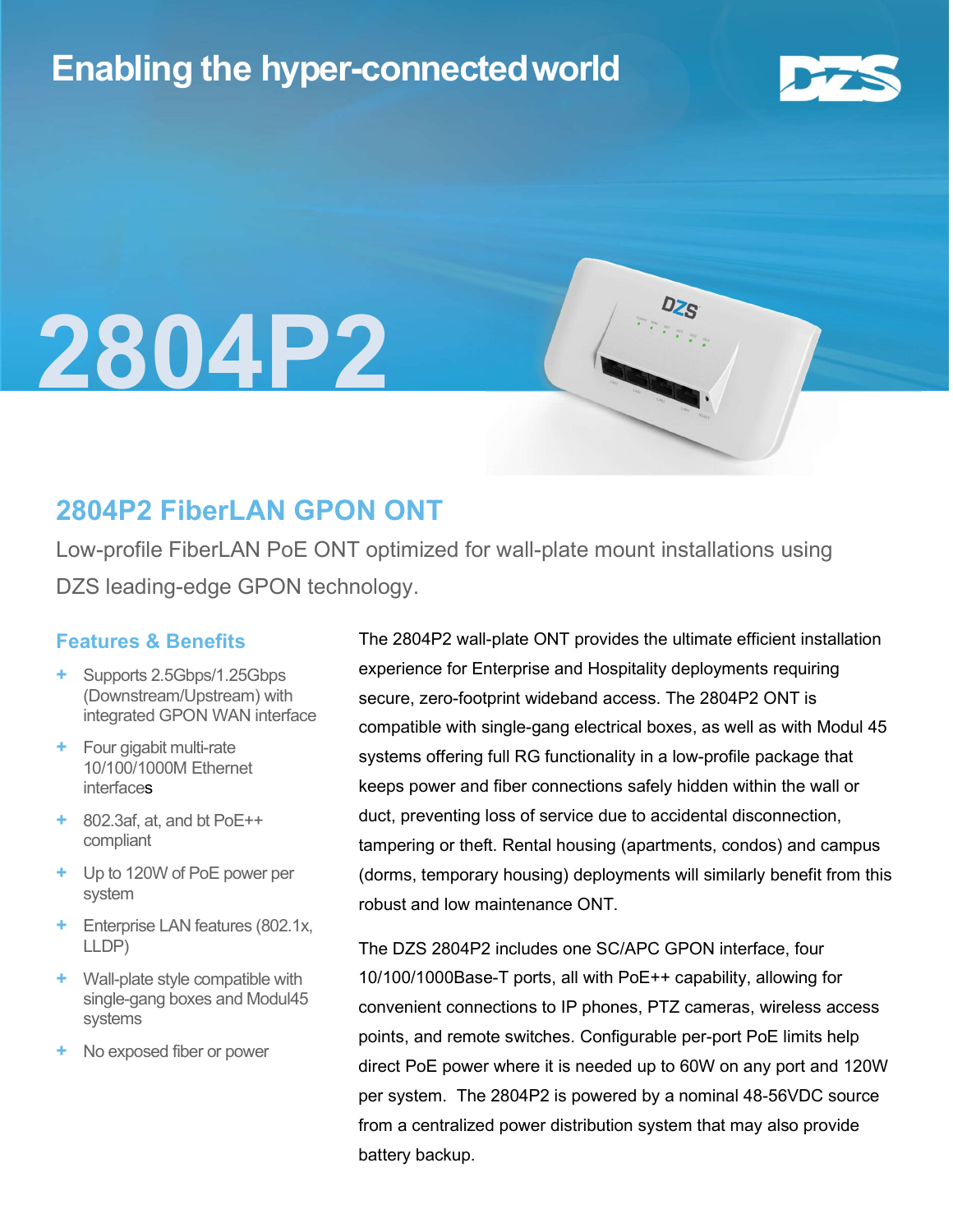# FiberLAN GPON ONT 2804P2



#### Service Scenario

The FiberLAN GPON network consists of an Optical Line Termination (OLT) located in a central location, and a set of Enterprise grade Optical Network Terminals (ONTs). All Ethernet LAN ports can be separated into different services allowing the configuration of dedicated ports for IP video and data for one or more business work groups or departments. Unique VLANs may be configured per user to ensure full isolation of each department's data traffic.

With LLDP-MED support for voice VLAN advertisement, 802.1x authentication, and DZS' Dynamic VLAN Mapping capability for handling complex sets of packet classification rules, operators can expertly manage traffic on each ONT LAN port to provide optimum customer experiences.

#### Key Service Attributes

- FSAN ITU-T G.984 GPON Class B+ compliant
- + Four 10/100/1000MBase-T Ethernet ports, RJ45 supporting 1Gbps symmetrical services
- + All ports 802.3af, at, and bt PoE++ compliant
- + Support of Radius 802.1x, LLDP
- + IPTV multicast, IGMPv2 and IGMPv3 services
- + Any-port, Any-service data model
- + Traffic management including Q-in-Q tagging, 802.1Q VLANs, multiple subscriber VLANs, per-port rate limiting
- + 802.1p priority bits, DiffServ and priority ques based on services types.
- + OMCI and TR-069/TR-98 management
- + DZS Universal Service Provisioning (USP), ONT SNMP Client
- + Local Web UI, DZS CPE Manager feature set
- + +48 VDC power source, option for battery backup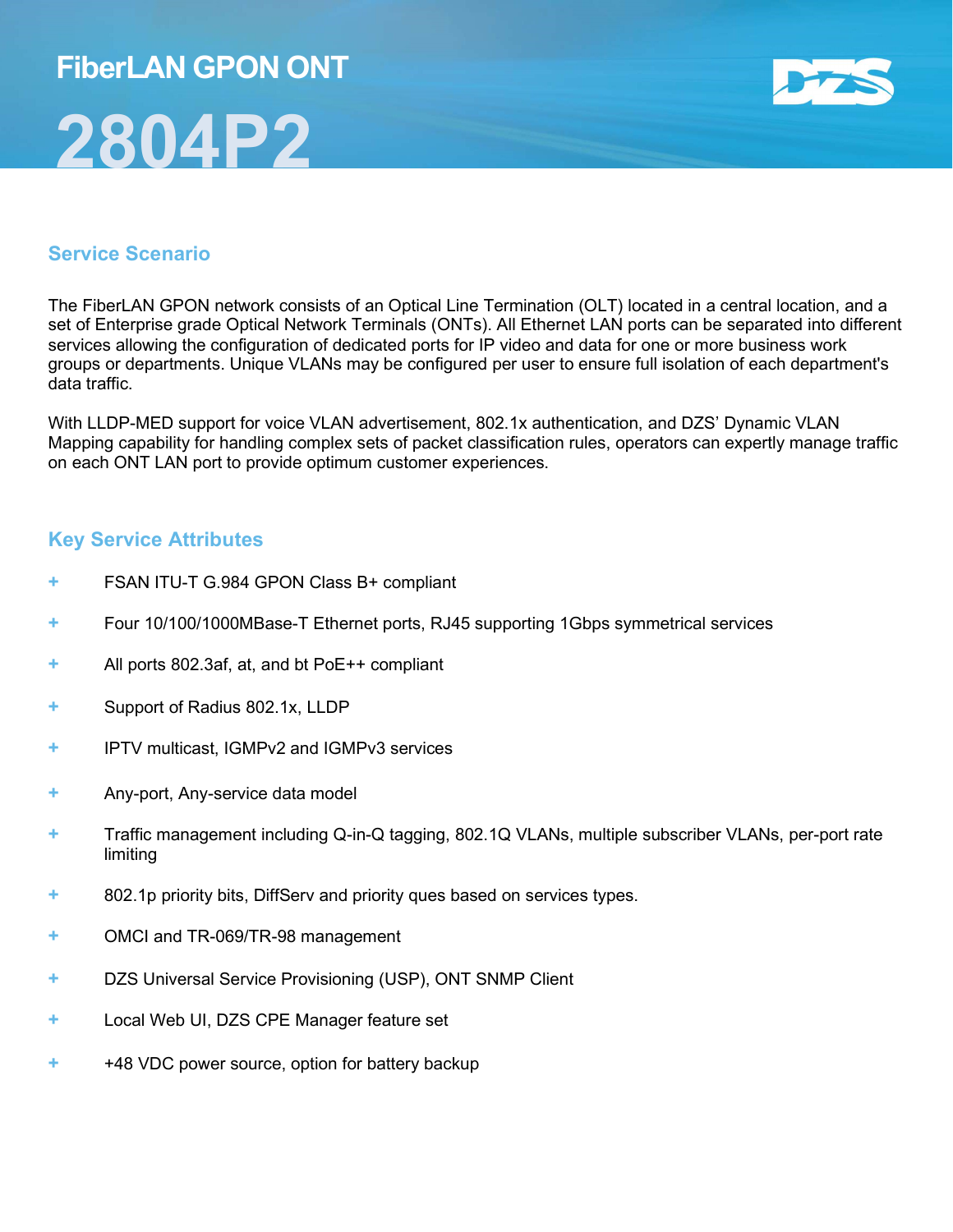## FiberLAN GPON ONT

# 2804P2

## Product Specifications

#### **Hardware**

- + Dimensions Width: 10.3" (260mm) Depth: 6.1" (155mm)
- Height: 1.4" (35mm)
- + Weight 0.77 LB (0.35 kg) + 128MByte Flash Memory
- + 256MByte SDRAM (DDR3)
- + GPON WAN Interface
- + Capacity:2.5Gbps Down/1.25Gbps Up

#### Interfaces

- + WAN: 1 SC/APC port, GPON
- + LAN:4 ports 10/100/1000MBase-T Ethernet (RJ45)
- + Power: 1 2x4 8-pin battery connector
- + LED Indicators
- + Recessed RESET button

#### GPON

- + Class B+ optics, 20km (12.4 miles), reach, max split 64
- + Maximum ODN Attenuation, +28.5 dB link budget
- + GPON Type B redundancy support
- + G.985 xPON co-existence filter
- + Transmitter, 1310nm, +0.5 to +5 dBm, DBF
- + Receiver, 1490nm, -28 dBm, APD/TIA
- + Forward Error Correction (FEC) per G.989.3
- + Dying Gasp

#### Ethernet LAN ports

- + Auto-MDI-X crossover control
- + Auto-Speed or manual selection
- + IEEE 802.3af, at, and bt PoE support on all ports
- + Max 61.6W PoE load on any port up to 123.2W total
- + IEEE 802.3ab 1000Base-T
- + IEEE 802.3u 100Base-T
- + IEEE 802.3az EEE
- + IEEE 802.1x Authentication

#### Quality of Service

- + HW-based internal IEEE 802.1p (CoS)
- + Strict Priority (SP)
- + 802.1Q(VLAN tag) QoS mapping ToS/CoS
- + 8 queues per port
- + Classified traffic can be tagged with VLAN ID and Ethernet Priority bit, and can be assigned to priority queues
- + Classify packets into different IEEE 802.1p priority queues according to DSCP values (RFC 2475)
- + The range of traffic shaping or ratelimit shall between 64 Kbps to the maximum port rate with 64kbps granularity. The accuracy error shall be less than ±10%.
- + DSCP IP CoS (RFC 2475)

#### Software Features

- + IEEE802.1D and IEEE802.1Q
- + Address learning with auto aging-L2/BPDU Filter
- + Support 2048 MAC learning addresses
- + Multiple T-CONTs/GEM ports per device
- + Flexible mapping between GEM port and T-CONT
- + Priority queues and scheduling on upstream
- + Activation with automatic discovered serial Number and password

#### IP Routing and Firewall

- + DHCP, Static-IP and PPPoE
- + NAT/NAPT
- + DNS Proxy
- + DHCP Server
- + UPnP, plug and play

#### IPv6

- + IPv4 and IPv6 Dual-Stack-Lite
- + Bridged Mode (transparent pass thru of IPv6 frames)
- + IPv6 support of BRouted and PPPoE Bridged VLANs
- + DHCPv6 client and server
- + Router Advertisement on LAN-side interfaces
- + SLAAC for automatic acquisition of WAN-side IPv6 addresses and GW
- + CLI, HTTP and TR-069 management via IPv6

#### **Environmental**

- + Operating Temperature 5~140°F (- 15~+60°C) Ex Temperature
- + Storage temperature -40~121°F (- 40~85°C)
- + Operating humidity 5 to 95% (noncondensing)
- + Altitude: –200 to 10,000 feet (–61 to 3,048 m) above sea level

#### Powering

- + DC power, 44-56VDC
- + Input power, 130W maximum (6W ONT, 124W PoE)
- + Power consumption, ~12W maximum

#### Management

- + ITU-T 984.1/G988 compliant OMCI interface
- + CPE Manager Web UI
- + CLI over telnet
- + SNMP Client
- + TR-069, TR-104, TR-98
- + DZS Universal Service Provisioning
- + LED indications for status

#### **Compliance**

- + FCC Part 15 Class B
- + ICES-003 Class B
- + CE Mark
- + Safety ETL/Intertek
- + IEC 62368-1, UL 62368-1, EN 62368-1
- + FDA IEC 60825-1
- + RoHS 2015/863/EU